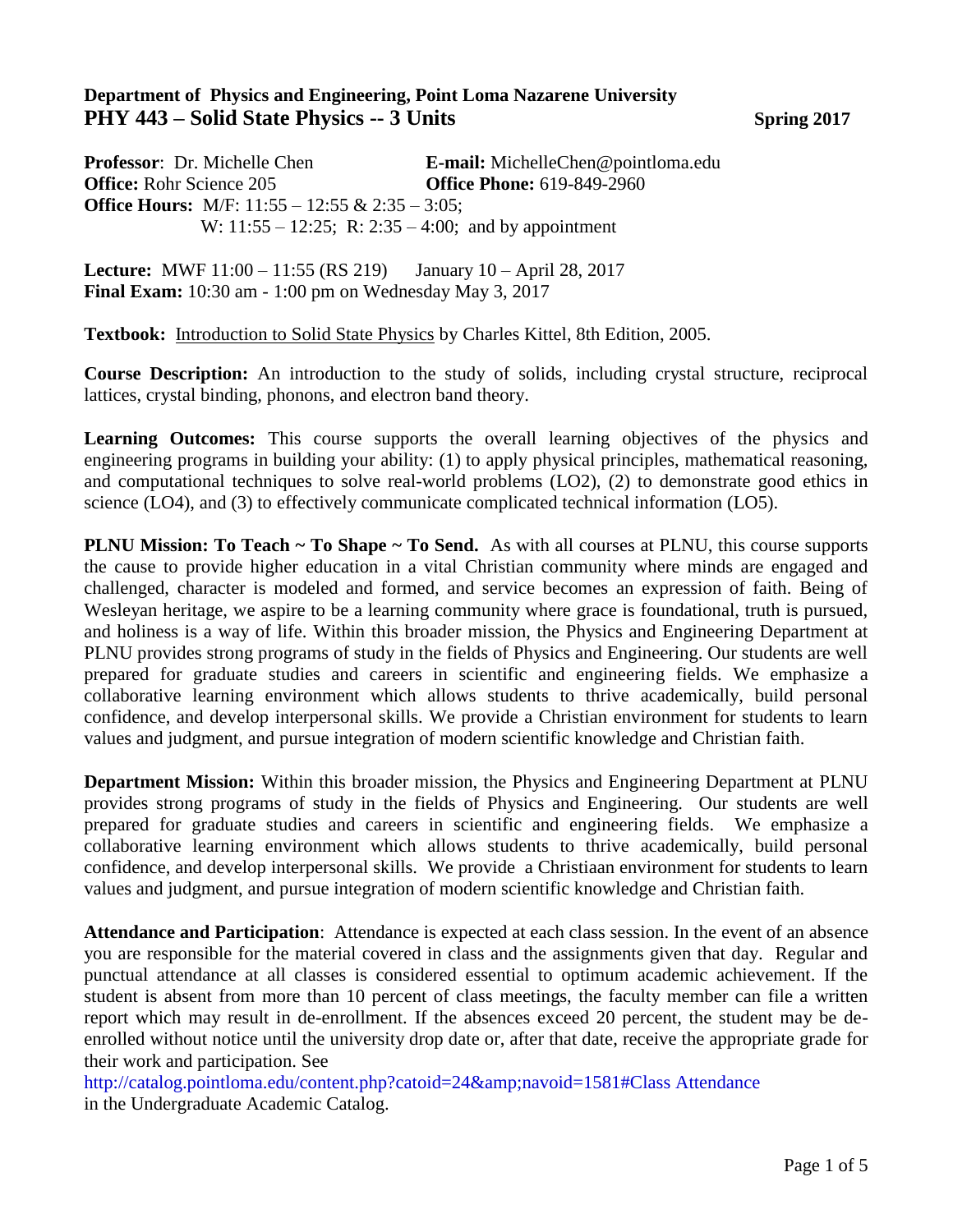**Academic Honesty**: Students should demonstrate academic honesty by doing original work and by giving appropriate credit to the ideas of others. Academic dishonesty is the act of presenting information, ideas, and/or concepts as one's own when in reality they are the results of another person's creativity and effort. A faculty member who believes a situation involving academic dishonesty has been detected may assign a failing grade for that assignment or examination, or, depending on the seriousness of the offense, for the course. Faculty should follow and students may appeal using the procedure in the university Catalog. See

http://catalog.pointloma.edu/content.php?catoid=24&navoid=1581#Academic Honesty for definitions of kinds of academic dishonesty and for further policy information.

**Academic Accommodations**: If you have a diagnosed disability, please contact PLNU's Disability Resource Center (DRC) within the rst two weeks of class to demonstrate need and to register for accommodation by phone at 619-849-2486 or by e-mail at [DRC@pointloma.edu.](mailto:DRC@pointloma.edu) See Disability Resource Center for additional information. For more details see the PLNU catalog. Students with learning disabilities who may need accommodations should discuss options with the instructor during the first two weeks of class. For more details see the PLNU catalog: http://catalog.pointloma.edu/content.php?catoid=24&navoid=1581#AcademicAccommodations

**Class Enrollment:** It is the student's responsibility to maintain his/her class schedule. Should the need arise to drop this course (personal emergencies, poor performance, etc.), the student has the responsibility to follow through (provided the drop date meets the stated calendar deadline established by the university), not the instructor. Simply ceasing to attend this course or failing to follow through to arrange for a change of registration (drop/add) may easily result in a grade of F on the official transcript.

**Credit Hour:** In the interest of providing sufficient time to accomplish the stated course learning outcomes, this class meets the PLNU credit hour policy for a 4 unit class delivered over 16 weeks. Specific details about how the class meets the credit hour requirements can be provided upon request.

**Final Exam:** The final exam date and time is set by the university at the beginning of the semester and may not be changed by the instructor. This schedule can be found on the university website and in the course calendar. No requests for early examinations will be approved. Only in the case that a student is required to take three exams during the same day of finals week, is an instructor authorized to consider changing the exam date and time for that particular student. **Final Exam: May 3 rd 2017, 10:30 am – 1:00 pm.**

**Copyright Protected Materials:** Point Loma Nazarene University, as a non-profit educational institution, is entitled by law to use materials protected by the US Copyright Act for classroom education. Any use of those materials outside the class may violate the law.

**Pre-Class:** In preparation for each class meeting there is a reading assignment. Because class meetings are not a standard lecture format, these reading assignments are very important to help you come prepared to class. To complete the reading assignment you must answer a few questions and submit them electronically through Canvas by 8:00 am before class. Late submissions will not be accepted. This electronic communication is so important because it is your voice in what material we emphasize during class meetings and provides me constant feedback of your understanding of the material. These submissions will be graded on the following scale:  $2 =$  demonstrates reading,  $1 =$  room for improvement,  $0 =$  unsatisfactory. These points are accumulated and are worth 5% of the final grade.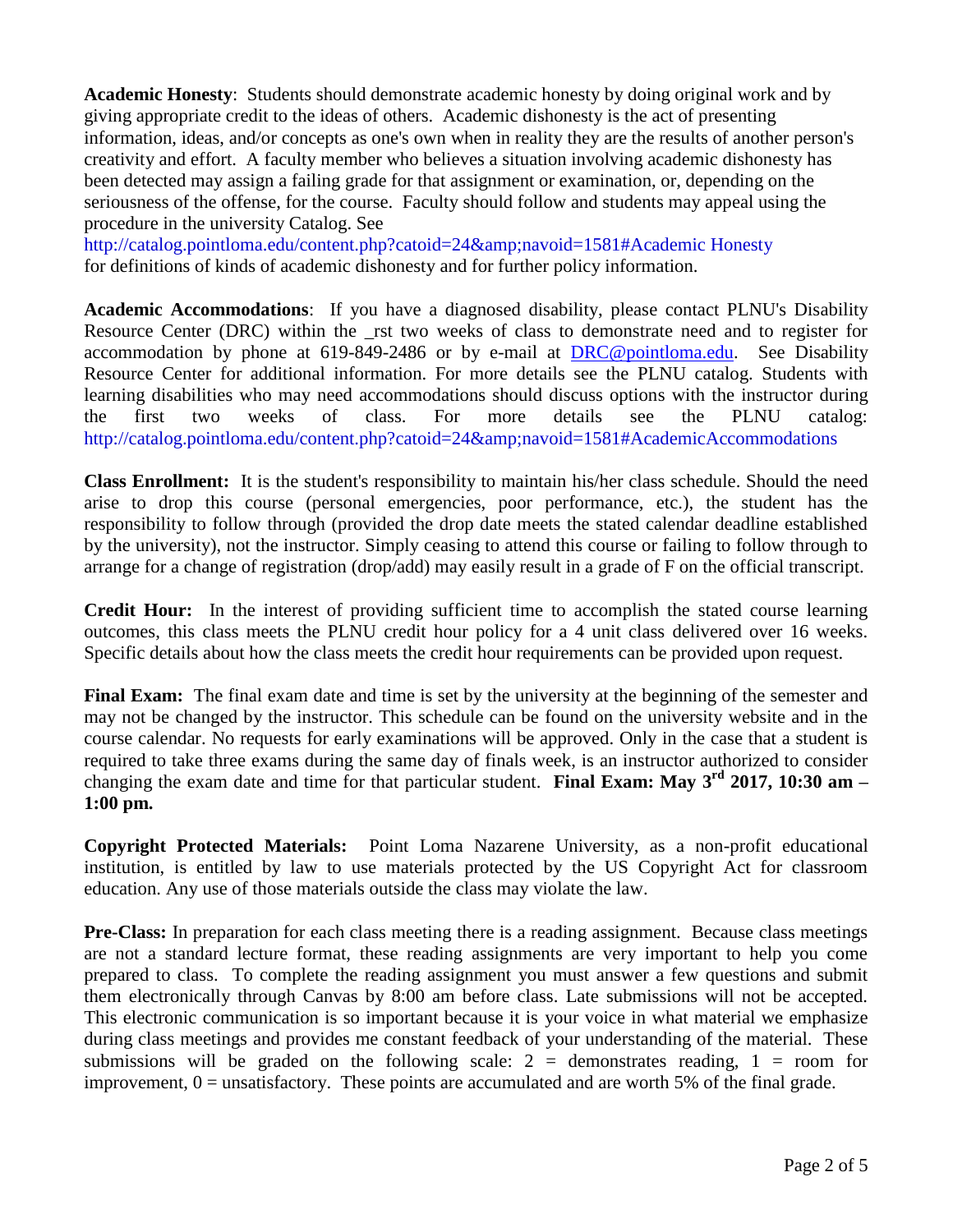**Homework:** Homework will be given almost every week. You are strongly encouraged to work and discuss in a group, but you must turn in your own work. No late homework will be accepted except for warranted prearranged circumstances.

**Exam:** There will be two in-class exams during the semester and one comprehensive final exam. Exams will be closed book, but you are allowed to bring in one page of letter-sized sheet of formulas that you made to use during your exam. Partial credit will be given for correct reasoning at any step of a problem, but only if it is communicated clearly enough for me to understand. For problems that call for solution or explanation, no credit will be given for an answer alone; the method or reasoning must also be shown. Exams are to be taken at the time indicated in the syllabus unless other arrangements are made in advance with the professor for some unavoidable circumstance, and otherwise cannot be made up. The final examination is scheduled for 10:30 pm – 1:00 pm on Wednesday, May  $3^{rd}$ . You must take ALL the exams in order to pass the class. **Final Examination Policy:** Successful completion of this class requires taking the final examination **on its scheduled day (Wednesday May 3 rd, 2017, 10:30 am – 1:00 pm)**.

**Assessment and Grading:** The points you receive during the course are weighted accordingly:

| Pre-Class               | 10      |
|-------------------------|---------|
| Homework                | $\%$    |
| Exams                   | 50<br>% |
| <b>Research Project</b> |         |

The grade you earn in this course is based on the following scale:

| $\mathbf{A}$ | $A$ -                                                                                                                                                    |  |  | $\vert B+ \vert B \vert B- \vert C+ \vert C \vert C- \vert D+ \vert D \vert$ |  |  |
|--------------|----------------------------------------------------------------------------------------------------------------------------------------------------------|--|--|------------------------------------------------------------------------------|--|--|
|              | 91.0   89.5   87.5   81.0   79.5   77.5   71.0   69.5   67.5   61.0                                                                                      |  |  |                                                                              |  |  |
| 91.0         | $  \ggg \rangle$ $  \ggg \rangle$ $  \ggg \rangle$ $  \ggg \rangle$ $  \ggg \rangle$ $  \ggg \rangle$ $  \ggg \rangle$ $  \ggg \rangle$ $  \ggg \rangle$ |  |  |                                                                              |  |  |
|              | 89.5                                                                                                                                                     |  |  | 87.5   81.0   79.5   77.5   71.0   69.5   67.5   61.0   57.0                 |  |  |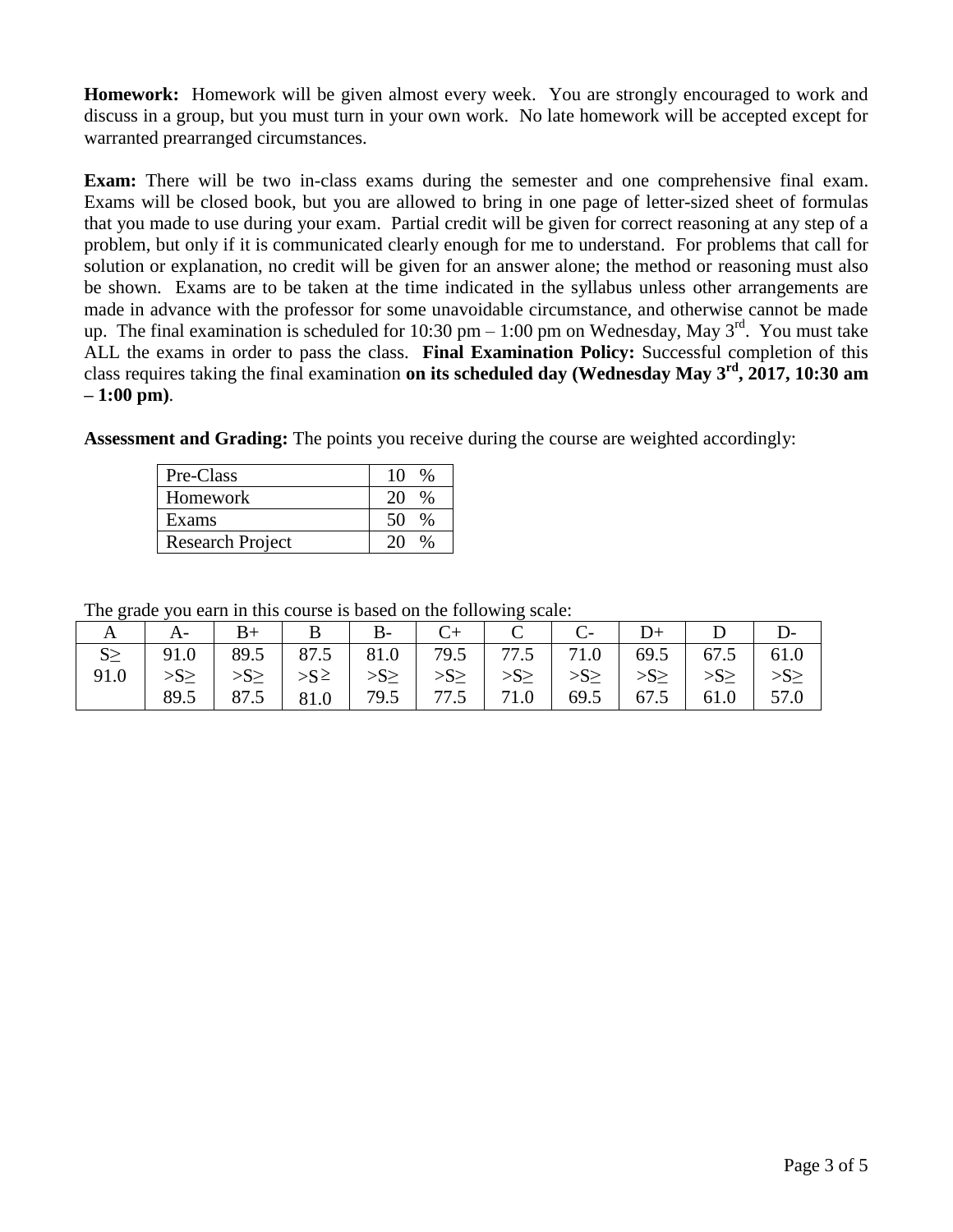## **PHY443: Solid State Physics (Spring 2017)**

(Tentative Course Calendar, Subject to Updates)

| <b>Date</b>              | <b>Topic</b>                                            | <b>Reading</b> | Page        |
|--------------------------|---------------------------------------------------------|----------------|-------------|
|                          |                                                         |                |             |
| 01/10/17<br>T            | Introductions                                           | None           |             |
| W 01/11/17               | Crystal Structure I                                     | Chapter 1      | pp.1-11     |
| 01/13/17<br>F            | Crystal Structure II                                    | Chapter 1      | pp. 11-22   |
|                          |                                                         |                |             |
| M 01/16/17               | No Class (Martin Luther King Jr. Day)                   |                |             |
| W 01/18/17               | Crystal Structure II                                    | Chapter 1      | pp. 11-22   |
| 01/20/17<br>F            | The Bragg Law, Scattered Wave Amplitude                 | Chapter 2      | pp. 23-32   |
|                          |                                                         |                |             |
| M 01/23/17               | <b>Brilliouin Zones</b>                                 | Chapter 2      | pp. 33-38   |
| W 01/25/17               | Fourier Analysis of the Basis                           | Chapter 2      | pp. 39-43   |
| 01/27/17<br>$\mathbf{F}$ | Fourier Analysis of the Basis                           | Chapter 2      | pp. 39-43   |
|                          |                                                         |                |             |
| M 01/30/17               | <b>Binding in Crystals</b>                              | Chapter 3      | pp. 47-60   |
| W 02/01/17               | <b>Binding in Crystals II</b>                           | Chapter 3      | pp. 60-70   |
| 02/03/17<br>$\mathbf{F}$ | <b>Elasticity in Crystals</b>                           | Chapter 3      | pp. 73-85   |
|                          |                                                         |                |             |
| M 02/06/17               | <b>Elasticity</b> in Crystals                           | Chapter 3      | pp. 73-85   |
| W 02/08/17               | Crystal Vibrations I: Monoatomic Basis                  | Chapter 4      | pp. 89-99   |
| 02/10/17<br>F            | Crystal Vibrations II: Two Atoms                        | Chapter 4      | pp. 99-102  |
| M 02/13/17               | Crystal Vibrations II: Two Atoms                        | Chapter 4      | pp. 99-102  |
| W 02/15/17               | <b>Phonon Heat Capacity</b>                             | Chapter 5      | pp. 105-117 |
| 02/17/17<br>F            | Phonons, Plank's Distribution, Phonon Density of States | Chapter 5      | pp. 117-121 |
|                          |                                                         |                |             |
| M 02/20/17               | Phonon Density of States, Debye Approximation           | Chapter 5      | pp.121-127  |
| W 02/22/17               | Debye, Einstein Approximation, Thermal Conductivity     | Chapter 5      |             |
| 02/24/17<br>F            | Thermal Conductivity, Umclapp Scattering, Review        | Chapter 5      |             |
|                          |                                                         |                |             |
| M 02/27/17               | Test #1 (Chapters $1 - 5$ )                             |                |             |
| W 03/01/17               | The Electron Gas; Specific Heat                         | Chapter 6      | pp. 134-147 |
| 03/03/17<br>F            | The Hall Effect and Thermal Conductivity                | Chapter 6      | pp. 163-169 |
|                          |                                                         |                |             |
| M 03/06/17               | <b>No Class (Spring Break)</b>                          |                |             |
| 03/08/17<br>W            | <b>No Class (Spring Break)</b>                          |                |             |
| 03/10/17<br>F            | <b>No Class (Spring Break)</b>                          |                |             |
|                          |                                                         |                |             |
| M 03/13/17               | <b>Nearly Free Electrons, Energy Bands</b>              | Chapter 6      | pp. 169-182 |
| 03/15/17<br>W            | Nearly Free Electrons, Bloch Functions, Kronig-Penny    |                |             |
| 03/17/17<br>$\mathbf F$  | Wave Equation of Electron                               | Chapter 7      | pp. 163-169 |
|                          |                                                         |                |             |
| M 03/20/17               | Nearly Free Electrons, Bloch Functions, Kronig-Penny    | Chapter 7      | pp. 169-180 |
| W 03/22/17               | Continue; Wave Equations of Electrons                   | Chapter 7      | pp. 180-182 |